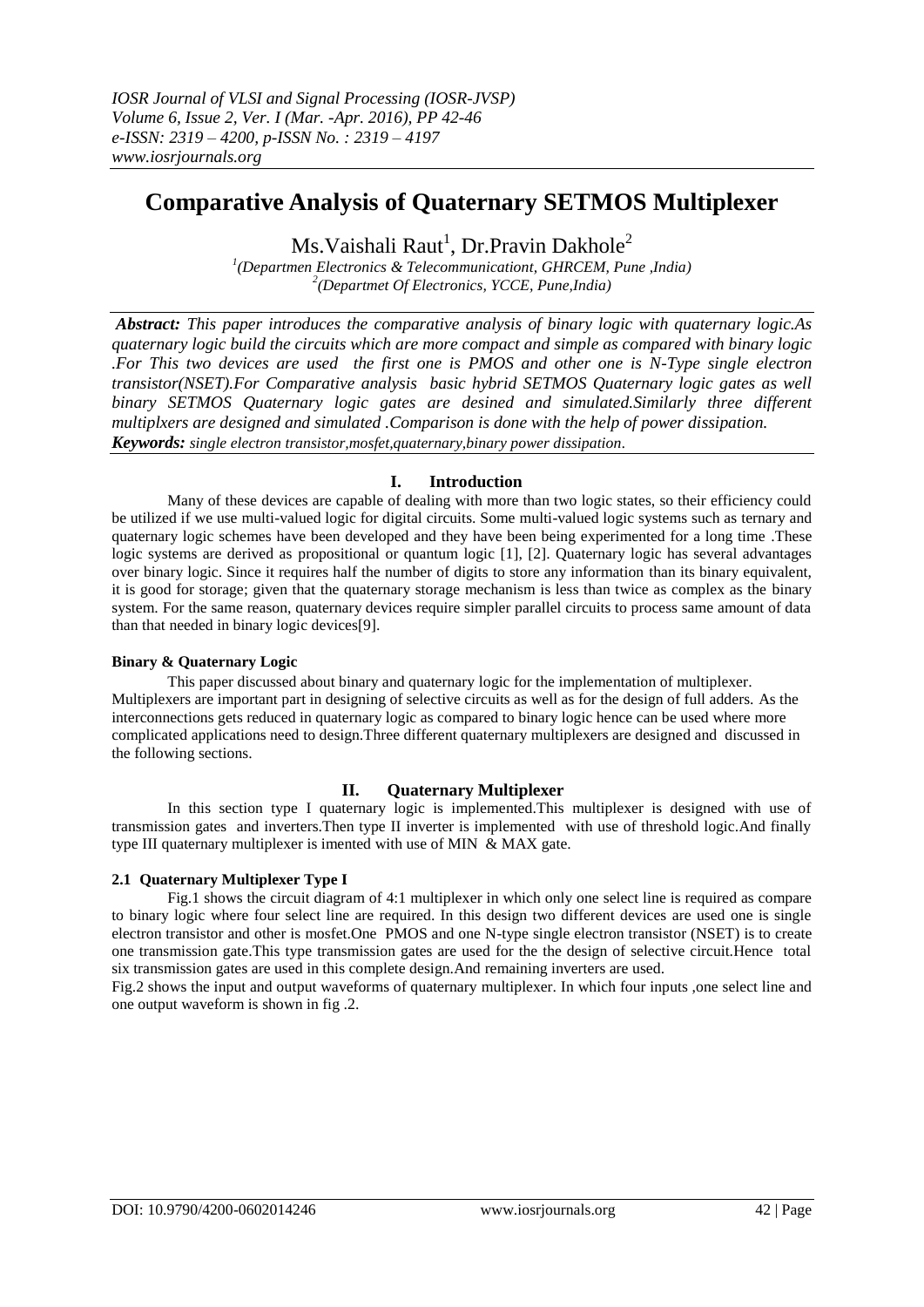

**Fig.2** Input & Output Waveform of Quaternary SETMOS Waveforms

## **2.2 Quaternary Multiplexer Type II**

Fig.3 shows the logical circuit diagram of threshold concept in which one PMOS and one NSET is used.If.input X is less than 0.5V then VDD will appear at the output. And if input X is greater than 0.5v then VSS will appear at the output



**If X <0.5V THEN VOUT=VDD**

**Fig.3** Threshold logic using SETMOS

# **If X >0.5V THEN VOUT=VSS** .5  $\bar{x}(.5)$  $\boldsymbol{x}$

**Fig.4** Symbol of SETMOS threshold Logic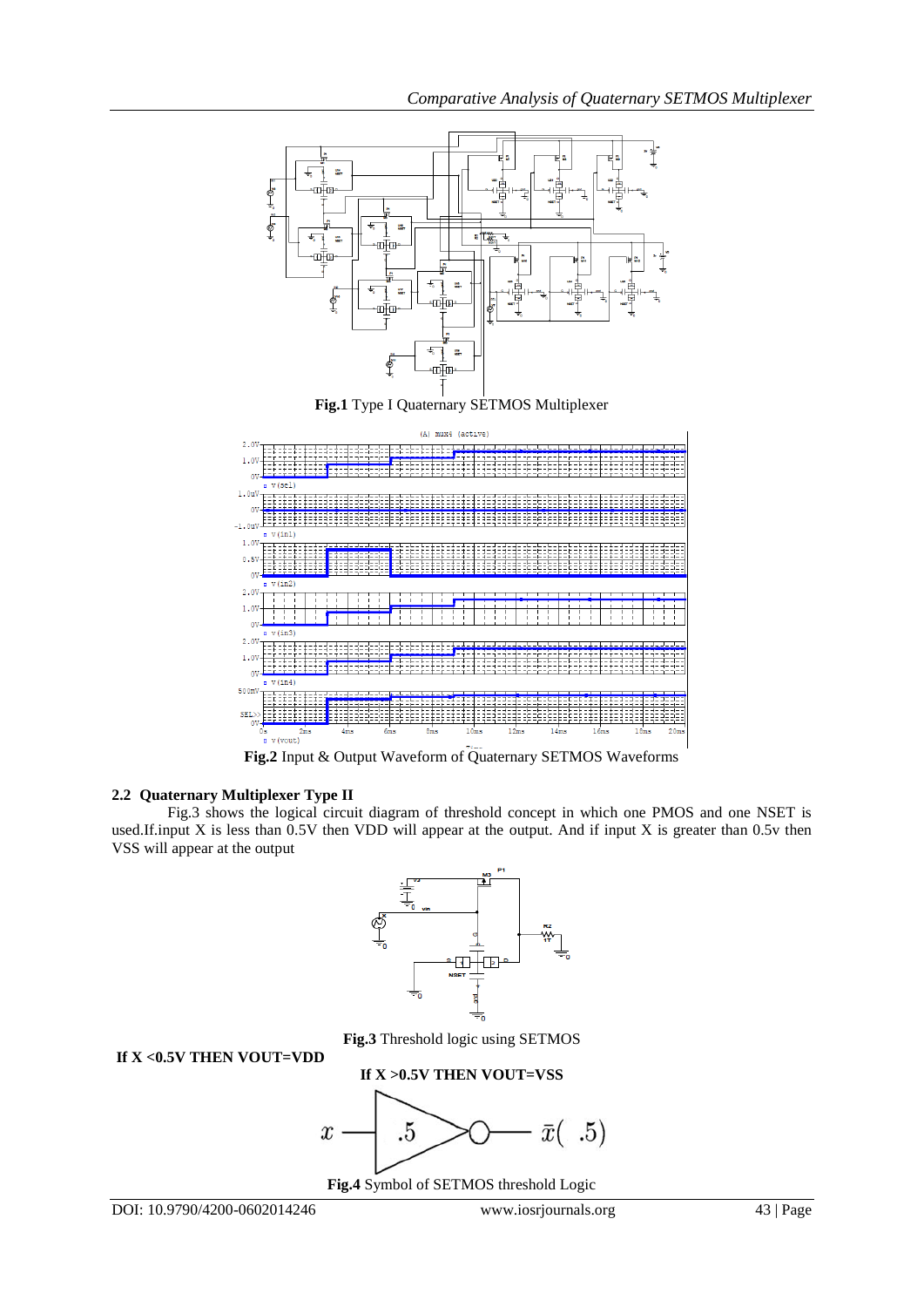**Four Logic Level Voltages Can Be Calculated As VDD,VDD/3,2VDD/3,0 Threshold Voltage = VDD/6**

Fig.4 shows the symbol of SETMOS threshold logic.And four logic levels can be calculated as VDD,VDD/3,2VDD3,0.These are the levels are used throught all the designs of quaternary SETMOS multiplexer.



**Fig.5** Type II Quaternary SETMOS Multiplexer

Fig.5 shows the circuit diagram of type II Quaternary SETMOS multiplexer in which for the design of selective circuits threshold logic design is used which is discussed in above section.

Four threshold logic circuits and four different inverters are are used for the design of quaternary SETMOS inverter which is shown in fig.5



Fig.6 Input And Output Waveform Of Type II SETMOS Quaternary Multiplexer

#### **2.3 Quaternary Multiplexer Type III**

Fig.7 shows the circuit diagram of type III SETMOS Quaternary Multiplexer in which hybrid inverters and MIN and MAX gates are used for the design of type III SETMOS quaternary multiplexer.In which circuit is compact and requires only one select line according to the logic of quaternary.

Fig.8 shows the input and output waveforms of type III SETMOS quaternary multiplexer.

In this way three different SETMOS quaternary multiplexers are designed and implanted whose input and output waveforms are also discussed and verified according to the required logic.Then power dissipation of each type SETMOS quaternary multiplexer is taken from simulation results.Then comparative analysis of each type SETMOS quaternary multiplexers are discussed in following sections.

As basic gates are the fundamental requirements of any application .So initially all the basic gates were designed and simulated and comparison of them in terms of power dissipation is also given in the following section.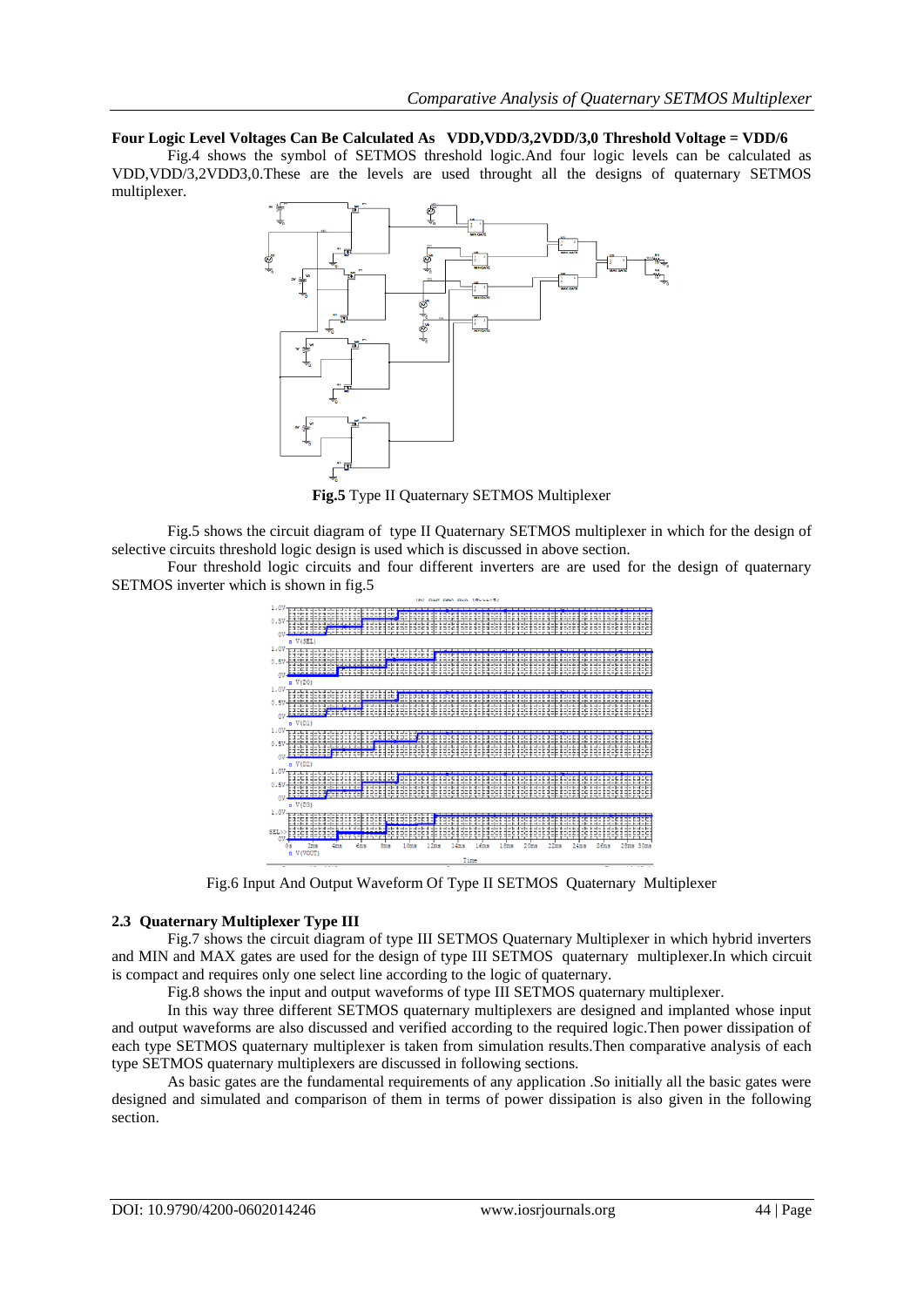

**Fig.8** Input and Output Waveform of type III SETMOS Quaternary Multiplexer

## **III. Comparative Analysis Of Multiplexer**

Table I shows the comparative analysis of power dissipation for three different types of SETMOS Quaternary Logic Multiplexer.As well requirenments of transistor s are also almost same for type I & II multiplexer.Where as for the type III multiplxer more transistors are required as compared with other two.

| Sr.No. | <b>Type Of Multiplexer</b> | Power Dissipation( $\mu$ W) |
|--------|----------------------------|-----------------------------|
|        | <b>TYPE I</b>              | 51.9                        |
|        | TYPE II                    | 33.4                        |
|        | <b>TYPE III</b>            | 40                          |

|  | Table II Comparative Analysis Of Basic Quaternary SETMOS Gates In terms Of Power Dissipation |
|--|----------------------------------------------------------------------------------------------|
|--|----------------------------------------------------------------------------------------------|

| Name Of The Circuit        |            | <b>Hybrid Binary Gate</b> | <b>Hybrid Quaternary Gate</b> |
|----------------------------|------------|---------------------------|-------------------------------|
| Power Disipation( $\mu$ W) | NOR        |                           | 11.9                          |
|                            | <b>MIN</b> | 5.9                       |                               |
|                            | <b>MAX</b> | 5.9                       |                               |
|                            | <b>XOR</b> | 10.87                     | 8.96                          |
|                            | MV         | 18                        |                               |

Table II shows the comparative analysis of fundamental basic SETMOS Quaternary gates in terms of power dissipation.In which MIN,MAX,XOR and MV gtaes are discussed.In this table binary as well quaternary gates are compared in terms of power dissipation.